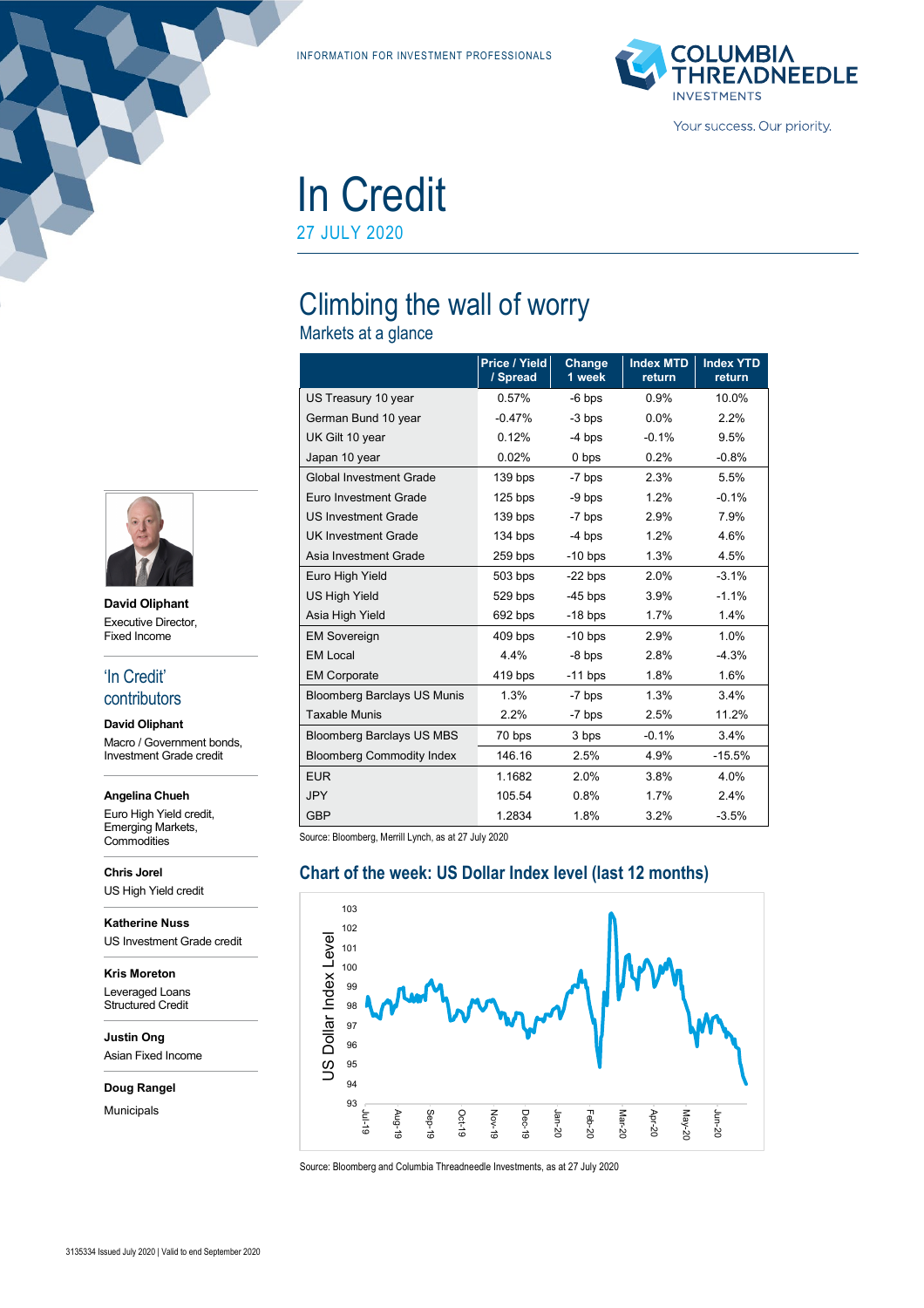#### Macro/government bonds

Worries about the rise in coronavirus cases in the US, worries about the economic recovery stalling and worries about the state of relations between the US and China were key to the direction of markets last week. Core government bond yields fell in the week with the US market outperforming.

Corona cases and fatalities continue to rise in Florida and California. Meanwhile, the weekly employment data showed the first rise in claimants in many weeks. Likewise, there was a tit-for-tat exchange of consulate closures in Houston and Chengdu, while the rhetoric from both sides continues to escalate and undermine confidence.

In a quiet week for economic news there was better data in the UK and Europe. UK retail sales grew by a staggering 13% in June, while ISM data for Europe's largest two economies both looked encouraging, as was the same in the UK. The US PMI came in at 50, which disappointed. As a result of the divergence in economic performance the US dollar was weaker through the last seven days. **See Chart of the week.**

#### Investment grade credit

Credit spreads continued to tighten in the past week. Global spreads were around 5% tighter led by the European market. There was little supply to digest given we are in the midst of what appears a relatively encouraging earnings season. UK utility Centrica performed particularly well last year on the back of the sale of its Direct Energy business. Bonds were around 30bps tighter on the news.

#### High yield credit

US high yield bond prices increased sharply over the past week amid a firm technical backdrop and as positive vaccine news and progress on stimulus packages in Europe and the US boosted sentiment in the face of escalating China tensions and a surge in Covid-19 cases across certain parts of the country. The ICE BofA US HY CP Constrained Index returned 1.51% over the week and spreads were 45bps tighter. Inflows for the asset class continued over the week, totalling \$3.91 billion. This was the largest inflow since the week ending 10 June. Meanwhile, nine deals totalling \$4.9 billion were priced over the past week, which has month-to-date activity totalling \$19.3 billion following a record \$61.5 billion in June.

European HY continued to rally with another strong week, as spreads tightened 22bps. Inflows picked up again, after last week's almost flat figure, with €194 million, mostly in managed accounts as only €56 million went into ETFs.

After several weeks of strong issuance, the pipeline has started to slowdown. This week's primary market included Stonegate (a UK pubs group) and Intrum (a Swedish debt collector group). There was more news on capital raising with Cellnex, the Spanish telecom, announcing a plan for capital increase of €4 billion with plans for €11 billion M&A, and IAG (British Airways) planning to raise up to €2.5 billion with a share issue.

There was another entry into the European HY index, as S&P downgraded Schaeffler, the German auto parts firm, from BBB- to BB+, following Moody's downgrade last month from Baa3 to Ba1. This adds another €2 billion into the European HY index universe.

There was also more government support for high yield corporates as Tereos (a sugar producer but also a significant supplier of pharmaceutical alcohol) received a €230 million loan, 80% guaranteed by France with a maturity up to five years (and post the maturity of the firm's €600 million bond which matures in 2023).

#### Leveraged loans

Leveraged loan prices rallied over the past week alongside broader markets, as optimism around a vaccine and a forthcoming stimulus package in the US boosted sentiment. The J.P. Morgan Leveraged Loan index price rose \$0.72 to \$93.03 over the past week, with the average price for BB loans increasing \$0.68 to \$96.69, Single B loans increased by \$0.87 to \$95.07, and Split B/CCC increased by \$0.20 to \$76.07. Meanwhile, loan yields and spreads (three-year) decreased 31bps and 29bps over the past week to 6.46% and 624bps, which are down 68bps and 67bps in July. The leveraged loan market has now recouped 701bps or 80% of the 873bps of spread widening between 21 February and 23 March (452bps/1,325bps). Loan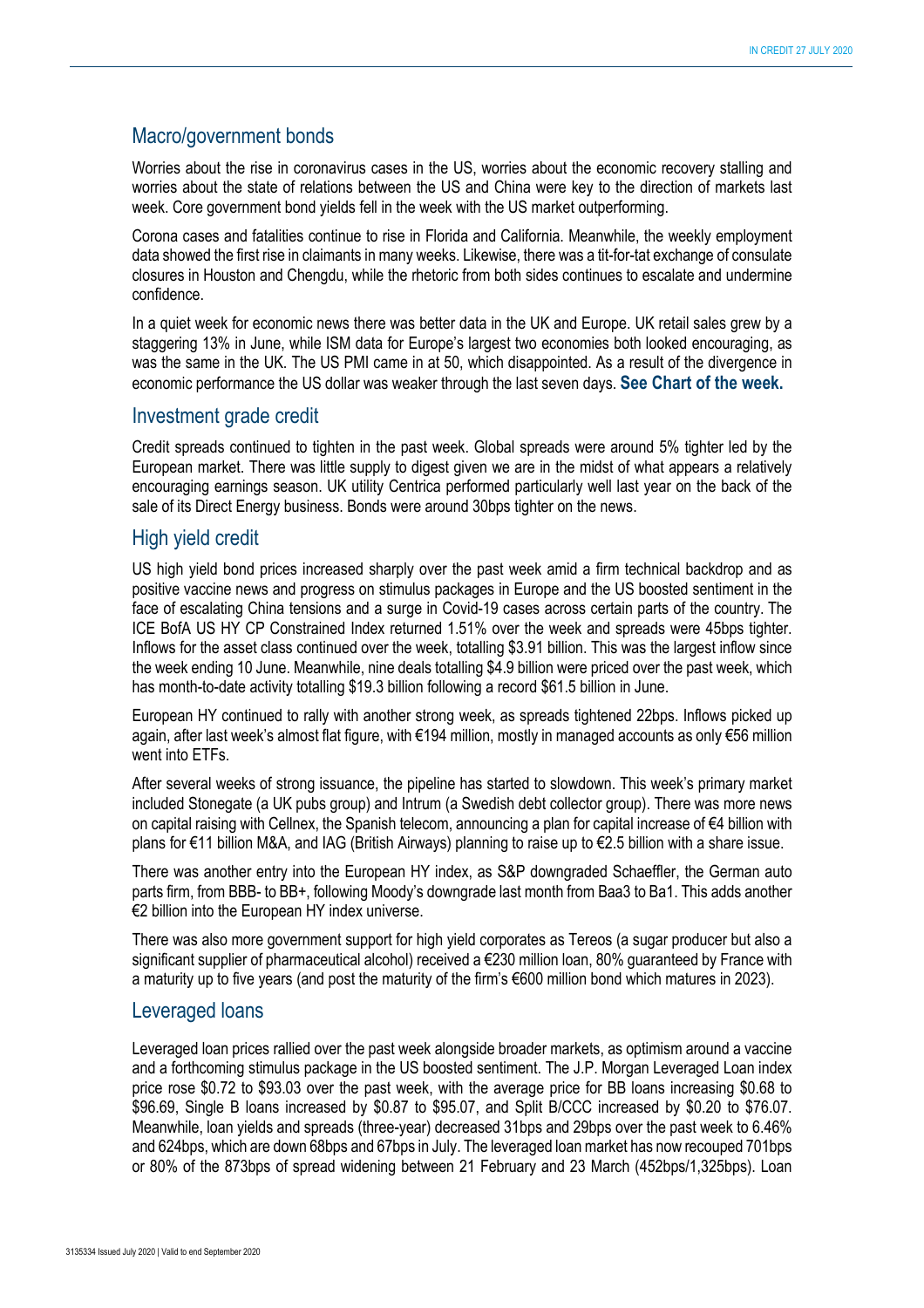issuance remains light with only \$8.3 billion pricing month-to-date, following a four-month high \$28.8 billion in June. Outflows continued for the asset class with another \$221 million withdrawal over the week.

## Structured credit

Agency mortgage spreads tightened early last week as demand outpaced supply, but widened later on with the rally in rates. The Bloomberg Barclays US MBS Index ultimately gave back 10bps in excess return on Friday to end the week at -0.17%. Housing continues to be the bright star in today's anemic economy, as new home sales surged almost 14% month-over-month to the highest level in 13 years. In credit, eight deals priced during the week for \$6 billion in volume, which reflects a decline of 27% versus last year and expectations are light for the coming week.

# US municipals

Technicals remain the driving force behind recent municipal performance, and month-to-date nearly 50% of municipal supply has come in the form of taxable debt. With the taxable market pulling supply away from the tax-exempt side, even the relatively modest inflows into tax-exempts have been more than enough to support new issue and keep dealer inventories light. Lipper fund flows for the past week reported \$2.1 billion of positive flows, marking the tenth straight week of inflows and flipping the year-to-date number back into positive territory. Riskier portions of the market continued their outperformance last week – HY Muni has returned +2.15% month-to-date, and BBB-rated +2.56% versus +1.08% for AAA-rated issuers. All eyes are fixed on Washington this week, as the possibility of stimulus for state and local governments could provide another positive for the asset class.

## Emerging markets

Emerging markets saw another week of strong performance as EM hard currency and corporate spreads continued to tighten. Local EM followed suit with tightening spreads and positive return. Flows into the asset class continued for the fourth straight week, this time \$1.3 billion into both hard and local EM, largely into managed funds.

In central bank news, Turkey and Ukraine kept rates unchanged while Russia cut its rates by 25bps to 4.25%, less than the 50bps expected by the market. In all cases, it was noted that further rate cuts in 2020 were still possible.

There was big news in Chile as the senate voted in in favour of allowing the withdrawal of up to 10% of pension funds. This could be quite negative for government bonds, especially the longer end of the government curve, as private pensions own about 75% of local government debt. In response, the Chilean central bank said it would use tools and mechanisms available to mitigate the effect of the withdrawals, if necessary.

## Asian fixed income

Fitch upgraded Greenko Energy Holdings' (GEH) rating from BB- to BB with a stable outlook. The restricted groups within GEH comprise Greenko Solar Mauritius (GSM), Greenko Investment Company (GIL) and Greenko Dutch BV (GBV). These restricted groups have accumulated substantial cash from operations and GEH has committed not to take dividends from them. Instead, the restricted groups will use the cash to reduce their respective debt while GEH will fund new projects with shareholder equity.

AAC Technologies (AACTEC) has reorganised its optical products and solutions under the name AAC Communications. The optical business is AACTEC's growth business but it is still a minor contributor to group revenue at just 6%. AACTEC's traditional core products are acoustics, electromagnetic miniature components used in smartphones. Four strategic investors – Xiaomi Corp, Oppo, Shenzhen Huiyou and Nanjing Huarui – will invest CNY1.15 billion for a 9.58% stake in the subsidiary AAC Communications.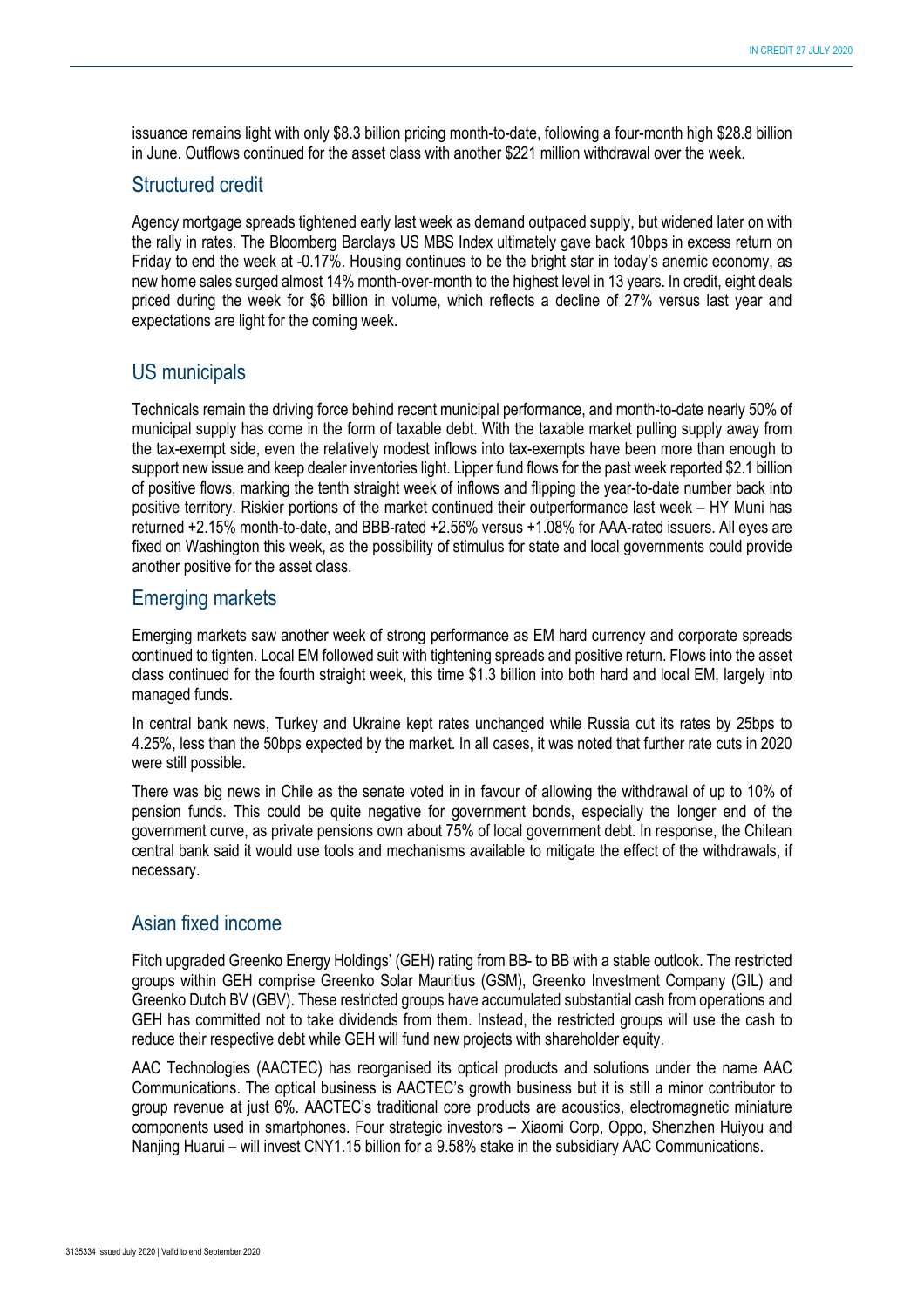Hindustan Zinc released a weak set of Q1 results which is not surprising given the weaker commodity prices – LME zinc price (29% year-to-year to \$1,971 per tonne). The outlook commentary, however, was constructive, helped by its expectation for cost of production to stay below \$1,000 per tonne (one of the 20% lowest cost zinc producers globally). Management expects the mined metal production level (ie zinc, lead and other precious metals excluding silver) to be higher year-on-year at around 925,000-950,000 tonnes for FYE March 2021. For FYE March 2020, the production level was 917,000 tonnes. This implies a quarteron-quarter ramp-up in production levels over the remaining quarters (Q2-Q4). The closure of higher-cost mines owned by competitors, is supportive for zinc prices.

#### **Commodities**

The index was up 2.5% this week, largely on the back of the rally in precious metals. Gold broke through the 2007 high of \$1,900 while silver rallied almost 16% over the past week.

Oil markets remained relatively quiet, getting some uplift from a weaker US dollar (supporting all commodities, especially soft commodities). In refined products, distillates are now at a 30-year high, so containment issues are be expected. Supply remains an issue as gasoline demand, which was recorded at nine million barrels a day, is stalling there. Normally at this time of the year it should be at 10.5 million barrels a day.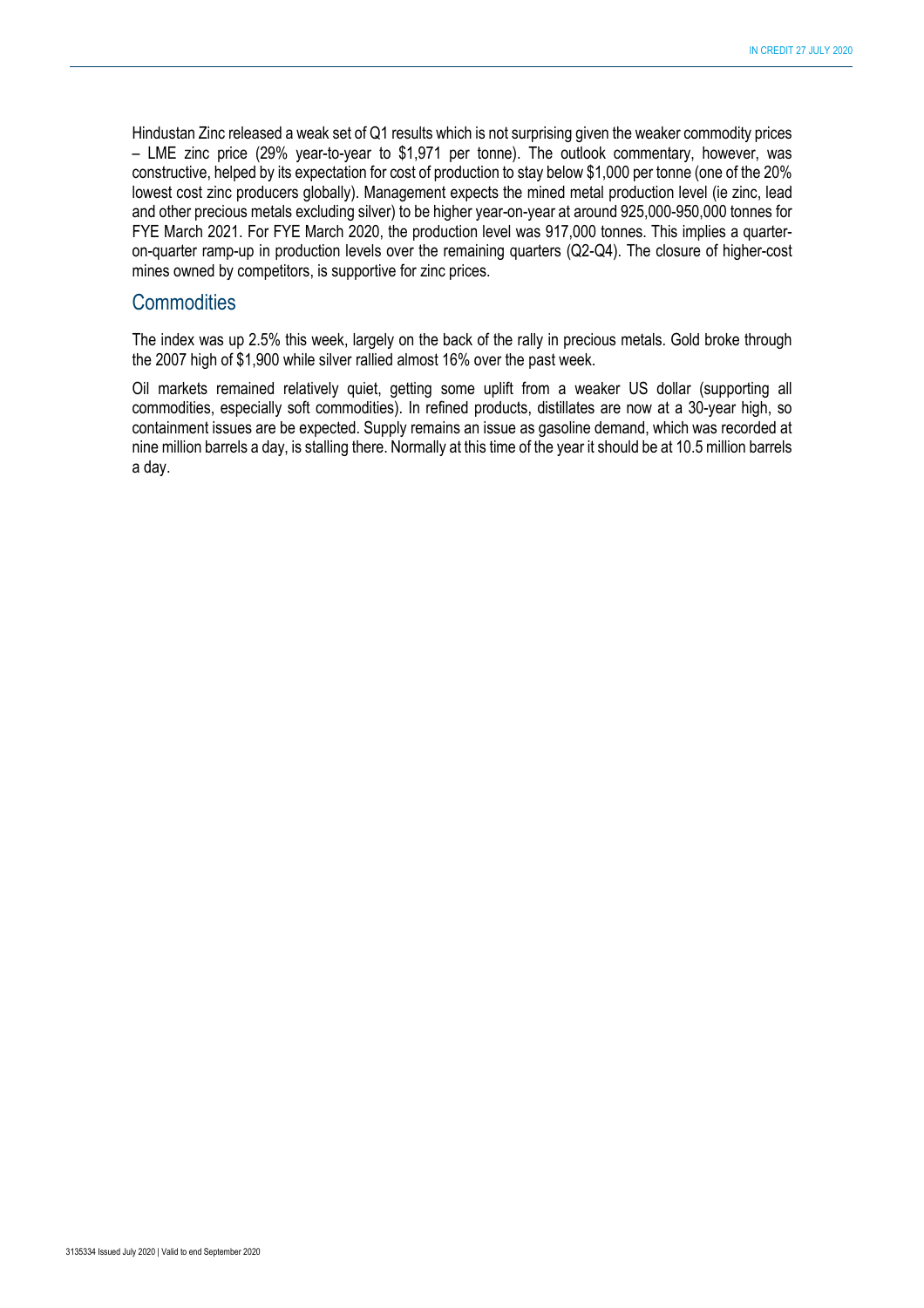# Summary of fixed income asset allocation views

#### **Fixed Income Asset Allocation Views**  27th July 2020



|                                                                                      | Z <sub>I</sub> July ZUZU<br><b>INVESTMENTS</b>                                       |                                                                                                                                                                                                                                                                                                                                                                                                                                                                                                                                                                                                                                           |                                                                                                                                                                                                                                                                                   |  |
|--------------------------------------------------------------------------------------|--------------------------------------------------------------------------------------|-------------------------------------------------------------------------------------------------------------------------------------------------------------------------------------------------------------------------------------------------------------------------------------------------------------------------------------------------------------------------------------------------------------------------------------------------------------------------------------------------------------------------------------------------------------------------------------------------------------------------------------------|-----------------------------------------------------------------------------------------------------------------------------------------------------------------------------------------------------------------------------------------------------------------------------------|--|
| <b>Strategy and positioning</b><br>(relative to risk free rate)                      |                                                                                      | <b>Views</b>                                                                                                                                                                                                                                                                                                                                                                                                                                                                                                                                                                                                                              | <b>Risks to our views</b>                                                                                                                                                                                                                                                         |  |
| <b>Overall Fixed</b><br><b>Income</b><br><b>Spread Risk</b>                          | Under-<br>weight -2 $-1$ 0 $+1$ +2 weight                                            | Valuations remain attractive at these wide levels, however the rally<br>since March has taken moderated the opportunity. Worsening<br>fundamentals argue for fair value being wider than before.<br>Central bank support remains a key technical for now,<br>one that will be become more relevant if there are<br>relapses (of market volatility and/or COVID 19 infections).<br>Fundamentals remain challenging for large swaths of<br>issuers, despite some signs that they may be better<br>than recent expectations. Sorting out issuers with the<br>combination of fragile balance sheets and lasting<br>industry headwinds is key. | Major economies cannot' flatten the curve' of<br>COVID-19 and 'recession' becomes 'depression'.'<br>Reopening begets a widespread<br>reclosing.<br>Central banks pull back support too early and<br>positive technicals vanish.                                                   |  |
| <b>Duration</b><br>$(10 - year)$<br>$('P' = Periphery)$                              | Short $\frac{4}{-2}$ $\frac{4}{-1}$ $\frac{4}{0}$ $\frac{4}{+1}$ $\frac{1}{+2}$ Long | Disinflationary global recession now a base case<br>Consumption to flatten out after initial sequential recovery surge<br>Monetary policy will seek lower, flatter curves and more than offset<br>increased issuance<br>Duration remains best hedge for further risk asset correction                                                                                                                                                                                                                                                                                                                                                     | Unexpected medical advance allowing full, rapid<br>economic re-opening<br>Extraordinary fiscal/monetary accommodation<br>٠<br>inspires consumption-driven cyclical upswing and<br>higher inflation<br>Fiscal largesse steepens curves on issuance<br>expectations                 |  |
| <b>Currency</b><br>$(E' = European$<br>Economic Area)                                | Short $\frac{EM E}{2 \cdot 1 \cdot 0 \cdot 1 \cdot 1 \cdot 2}$ Long<br>\$ A\$ \;     | The Dollar is richly valued on the basis of growth outperformance<br>and high carry. Twin deficits indicate a weaker dollar longer term<br>The convergence of policy rates is a material negative for the dollar,<br>where carry advantage had kept it supported. Expect USD<br>weakness vs safe havens.                                                                                                                                                                                                                                                                                                                                  | Federal Reserve moves away from ultra<br>accommodative stance<br>Investors reappraise US crisis/fiscal response as<br>٠<br>more likely to speed a return to normality then<br>other regions                                                                                       |  |
| <b>Emerging</b><br><b>Markets Local</b><br>(rates (R) and<br>currency (C))           | Under-<br>weight $\frac{R}{-2 \cdot 1 \cdot 0 \cdot 1 + 1 + 2}$ weight               | Many EMs lack the policy space to offset demand destruction<br>Currencies the likely pressure valve as central banks finance fiscal<br>deficits<br>EM real interest rates relatively attractive                                                                                                                                                                                                                                                                                                                                                                                                                                           | Further sharp escalation in global risk aversion<br>EM funding crises drive curves higher and steeper                                                                                                                                                                             |  |
| <b>Emerging</b><br><b>Markets</b><br>Sovereign<br><b>Credit (USD</b><br>denominated) | Under- $\frac{1}{12}$ -1 0 +1 +2 weight                                              | Balance sheets will be stretched by the fundamental COVID-19<br>shock, and exaggerated by DM financial turmoil, cheap oil, and a<br>stronger USD.<br>Valuations have become more attractive even in the more stable<br>credits<br>Asia is close to returning to business as usual following COVID-19<br>curfews. The virus may return as this happens, but if the ramp up to<br>normal continues, a key source of demand for many EM economies<br>will be back.                                                                                                                                                                           | COVID-19 begins to spread rapidly in countries<br>with poor health infrastructure, causing higher<br>death rates<br>The US dollar remaining at all-time highs will<br>regardless be a headwind<br>Reversal of recent electoral trend towards market-<br>٠<br>friendly candidates. |  |
| Investment<br><b>Grade Credit</b>                                                    | Under- $\frac{1}{12}$ $\frac{1}{10}$ $\frac{1}{11}$ $\frac{1}{12}$ weight            | IG sits at the confluence of 3 key positives 1) balance sheets the<br>best equipped to handle economic pain, 2) Fed acting as a non-<br>economic buyer and backstop, and 3) valuations that are attractive<br>relative to history.<br>Credit quality has nonetheless deteriorated, meaning credit spreads<br>are less attractive versus historical comps.                                                                                                                                                                                                                                                                                 | The Fed's purchases goal to maintain 'liquidity'<br>٠<br>are overwhelmed by economic deterioration.<br>Foreign buyer flow stops for geopolitical, financial,<br>٠<br>or regulatory reasons.<br>Downgrade pressures remain front and centre.<br>٠                                  |  |
| <b>High Yield</b><br><b>Credit</b>                                                   | Under- $\overline{C_1C_2C_3}$ Over-<br>weight -2 -1 0 +1 +2 weight                   | Though not as positive as IG, HY technicals have improved. Markets  <br>are functioning again.<br>Fundamentals remain challenged for these lower-quality balance<br>sheets, especially in the energy sector. Even with a bounce in oil<br>prices, no US companies are profitable if these prices persist<br>Valuations: the breakneck speed of the rally means<br>spreads are much closer to fair, but still mildly<br>attractive.                                                                                                                                                                                                        | Prolonged COVID-19 related slump in activity<br>would hurt these companies most.<br>Potential corporate QE lures investors to higher<br>quality assets, instead of encouraging reallocation<br>into lower quality credit.                                                         |  |
| <b>Agency MBS</b>                                                                    | Under-<br>weight -2 $\frac{1}{2}$ -1 $\frac{1}{0}$ +1 +2 weight                      | The Fed's QE including Agency MBS has been a significant tailwind<br>for a sector with worse fundamentals<br>But valuations are much more neutral now, and the Fed's purchases<br>have been meaningfully tapered.<br>However, forbearances have been better than expected, and are<br>still relatively low (outside of GNMA, which has been hit hardest).                                                                                                                                                                                                                                                                                 | Interest rates continue falling aggressively and<br>×.<br>volatility rises again.<br>Bonds will underperform other spread product in a<br>٠<br>sharp risk-on move.<br>Fed continues to taper purchases.                                                                           |  |
| Non-Agency<br><b>MBS &amp; CMBS</b>                                                  | Under- $\frac{1}{2}$ -1 0 +1 +2 weight                                               | Non-Agency MBS: fundamentals have held up better than expected<br>into this crisis, and the housing market has quickly rebounded. New<br>issues have begun, but at much wider spreads.<br>CMBS: Non-payment by retail tenants, lockdowns on travel, and<br>work-from-home have had serious fundamental worries to certain<br>issuers and deals.<br>The sector has been uniformly punished and there exist many<br>opportunities to pick out attractive property profiles & structures.                                                                                                                                                    | Consumer behaviour and employment are<br>٠<br>fundamentally changed by even a brief,<br>successful 'social distancing effort.<br>Housing prices begin to fall in contrast to current<br>٠<br>trend.                                                                               |  |
| <b>Commodities</b>                                                                   | Under- $\frac{1}{12}$ -1 $\frac{1}{0}$ +1 +2 weight                                  | o/w Copper vs Aluminium<br>u/w Crude<br>o/w Soybeans vs Corn<br>u/w Softs                                                                                                                                                                                                                                                                                                                                                                                                                                                                                                                                                                 | Oil production disruption                                                                                                                                                                                                                                                         |  |